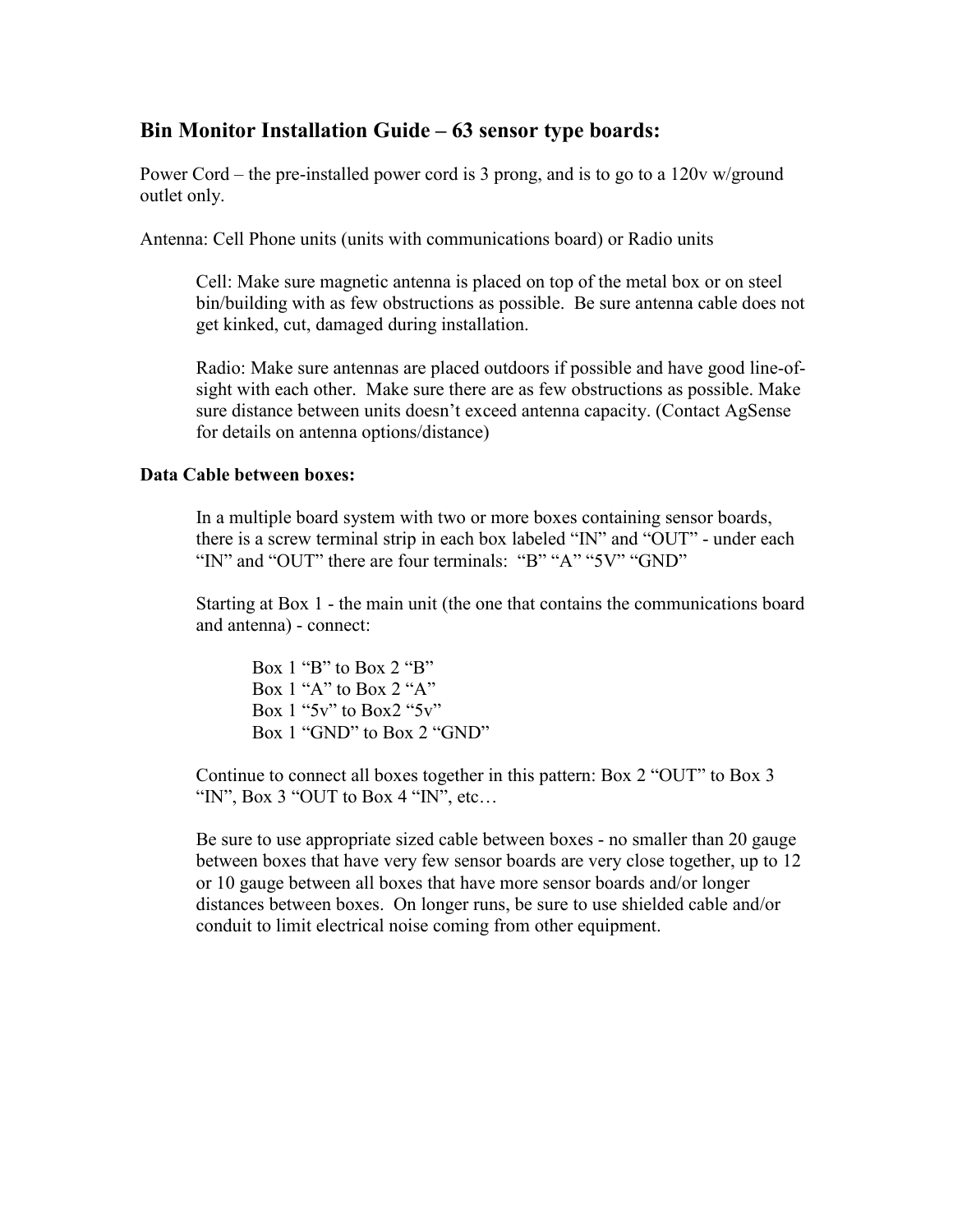#### **Connecting Cables to the Sensor Boards:**

Be sure to write down on paper how many cables are in each bin, and how many sensors are on each cable (note: some cables have more wires than actual sensors – \*\*example - some cables have 12 sensor wires, but only 10 sensors – the two extra wires would not be used or attached to the sensor board – you may need to check the manufacturers tag on each cable, or ohm test all of the sensor wires to determine how many are actually connected to sensors)

Also be sure to write down on paper how many cables are installed into each sensor board, what bins those cables go to, and how many sensors each cable has starting from board 1 sensor 1. We will need all this information when you call AgSense to have us configure the system to show up on the internet correctly.

Each sensor board can hold a maximum of 63 sensors. It can also hold up to 8 separate cables, but all of those cables sensors added together cannot exceed the limit of 63 sensors per board.

NOTE: if a sensor board does not have enough positions left to fit the entire cable onto that board, you must move the entire cable to the next board.

Starting with Bin 1, Cable 1, Sensor 1 (sensor 1 of each cable being the bottom of the bin – see temp cable color codes in the examples) , start installing the sensor wires into the sensor boards starting at board 1 sensor 1, see examples below.

#### **Example 1: 3 cables, 6 sensors each**

 Cable 1, Sensors 1-6 go into board positions 1-6 Cable 1 common wire goes into position marked "Cable 1" at the top of the board.

Cable 2, Sensors 1-6 go into board positions 7-12 Cable 2 common wire goes into position marked "Cable 2" at the top of the board.

Cable 3, Sensors 1-6 go into board positions 13-18 Cable 3 common wire goes into position marked "Cable 3" at the top of the board.

**NOTE: If a cable has more than 1 common/constantan wire, (like some thermocouple cables) all of the common/constantan wires for each individual cable go into the same "Cable" terminal at the top of the board.**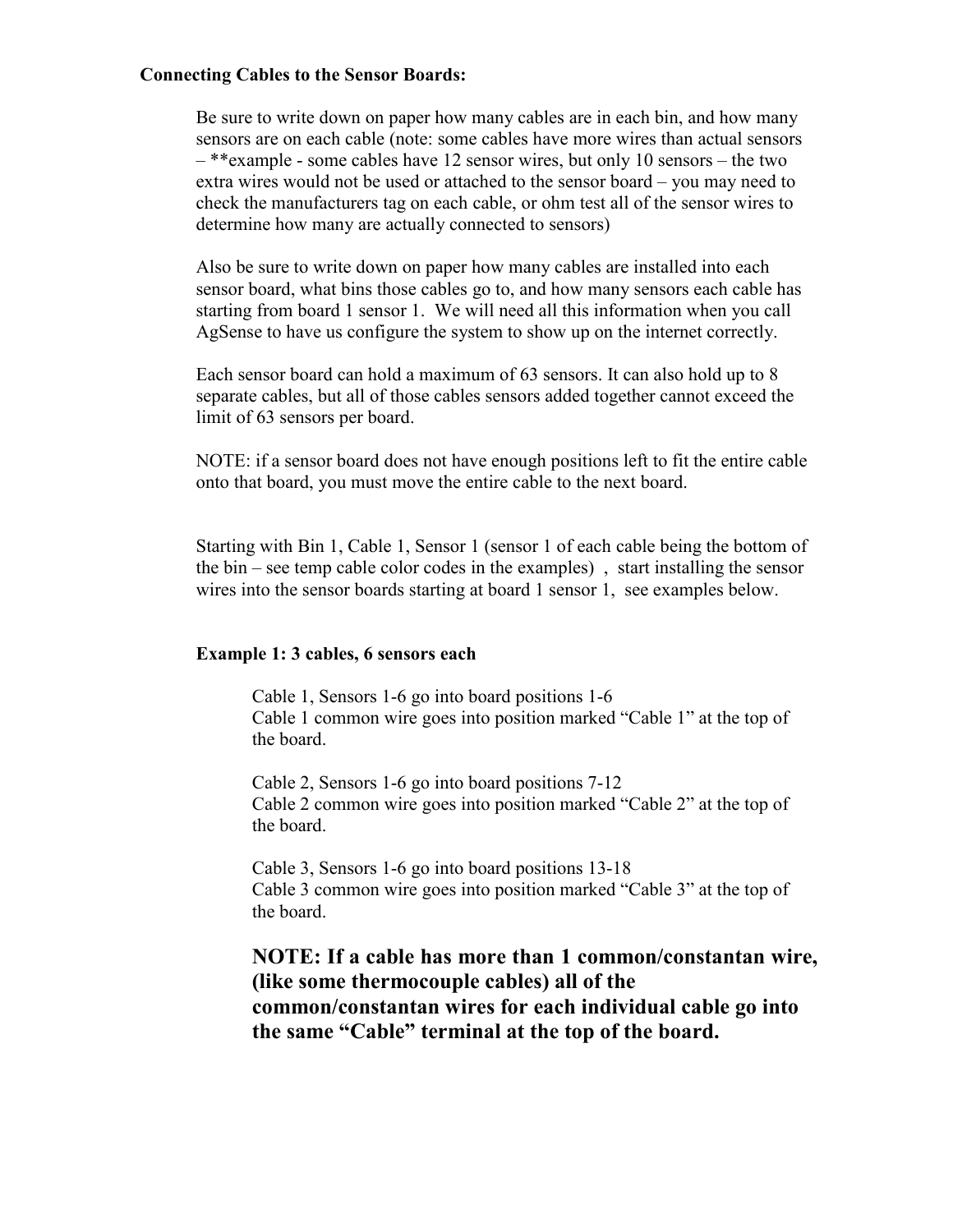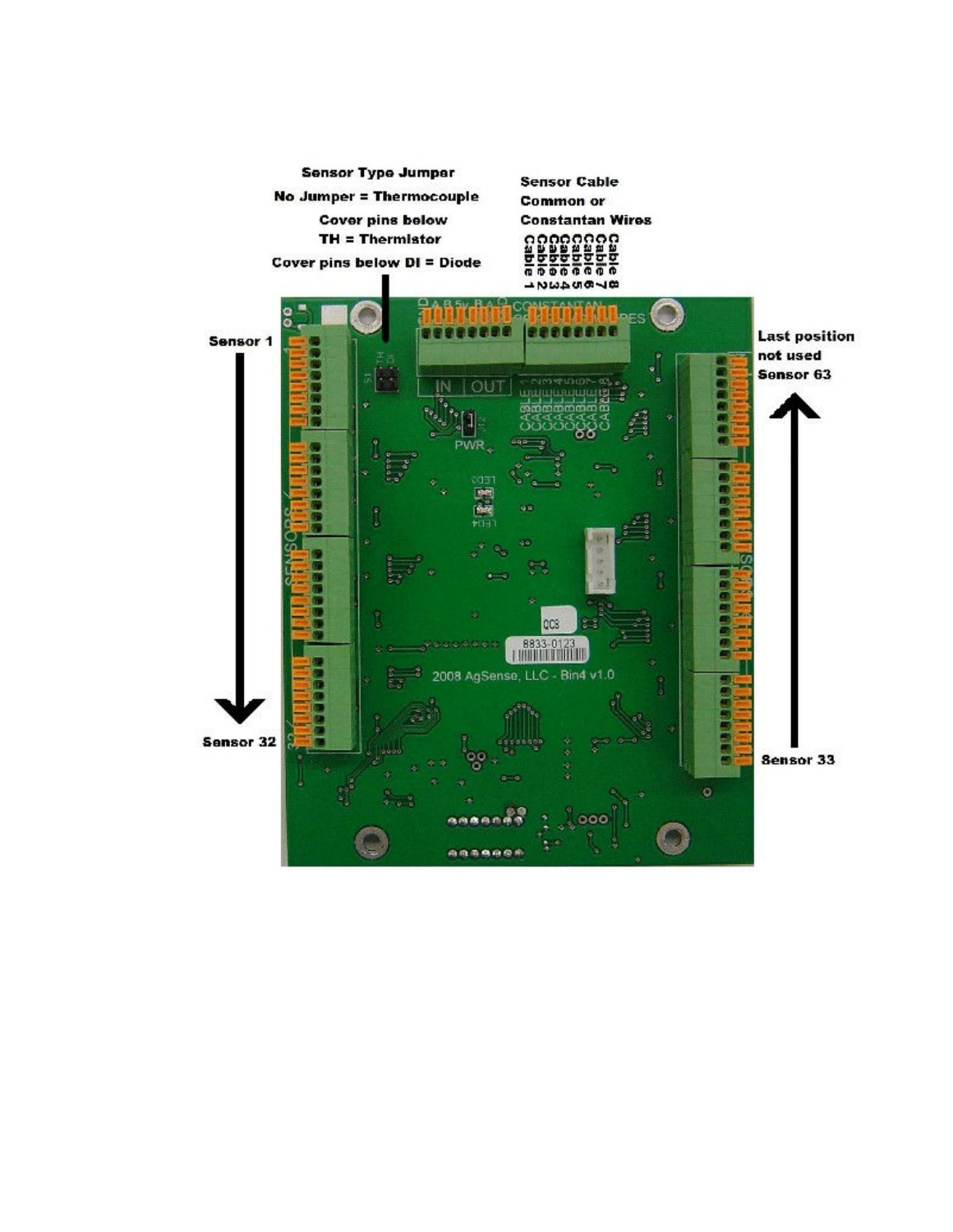Example of some temp cable wire colors. (Check your cable supplier – your colors/sensor positions may vary) Note: this board is set up to read the cable from bottom to top. (Sensor 1 is the bottom of the bin)

Newer Boone and TSG Thermocouple cables: (not all cables will have this many sensors, and some cables may have unused wires that are not connected to sensors – see manufacturers tag or ohm test each cable before installing)

#### **Orange Common Wire Terminal Strip Position**

| Color        | <b>Number</b> |    |
|--------------|---------------|----|
| Clear        |               | 18 |
| Yellow       |               | 17 |
| Red          |               | 16 |
| Green        |               | 15 |
| Blue         |               | 14 |
| <b>Black</b> |               | 13 |

## **Brown Common Wire**

|        | <b>Terminal Strip Position</b> |  |
|--------|--------------------------------|--|
| Color  | <b>Number</b>                  |  |
| Clear  | 12                             |  |
| Yellow | 11                             |  |
| Red    | 10                             |  |
| Green  | 9                              |  |
| Blue   | 8                              |  |
| Black  | 7                              |  |
|        |                                |  |

### **White Common Wire**

|        | <b>Terminal Strip Position</b> |  |
|--------|--------------------------------|--|
| Color  | <b>Number</b>                  |  |
| Clear  | 6                              |  |
| Yellow | 5                              |  |
| Red    | 4                              |  |
| Green  | 3                              |  |
| Blue   | $\mathbf{2}$                   |  |
| Black  | 1                              |  |
|        | <b>Bottom of the Bin</b>       |  |

Opi Cables with Diode or Thermistor Sensors:

Brown **1** 

#### **OPI 8 Sensor Cables**

### **White Common Wire**

| Color       | <b>Cable 1 - Terminal Strip Position Number</b> |
|-------------|-------------------------------------------------|
| Grey        | 8                                               |
| Purple      | 7                                               |
| <b>Blue</b> | 6                                               |
| Green       | 5                                               |
| Yellow      | 4                                               |
| Orange      | 3                                               |
| Red         | 2                                               |